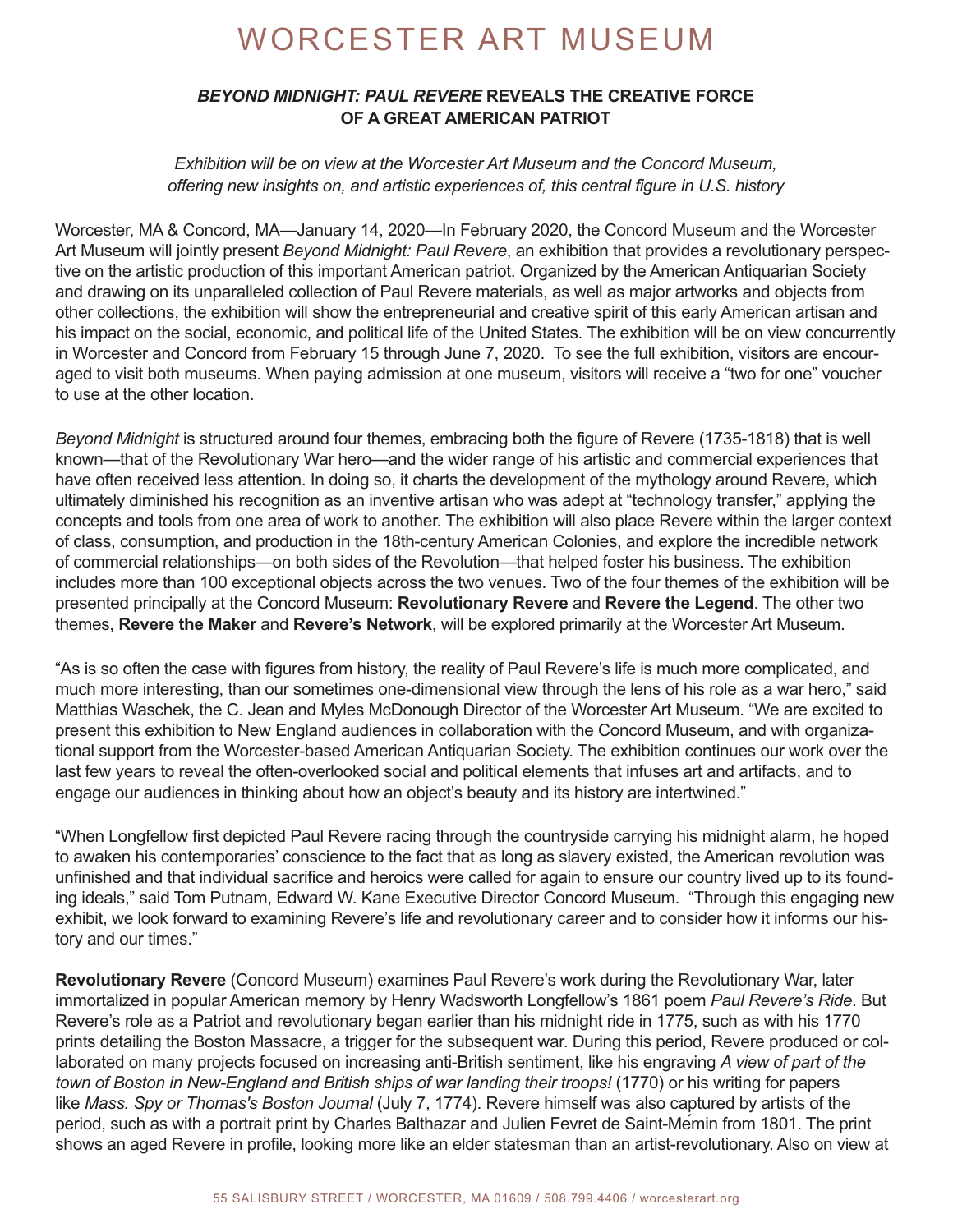Concord are other objects connected with Revere's history, including the famed lantern (c. 1770) that was hung in the Old North Church as a signal from Revere, John Hancock's trunk (c. 1775) once protected from the British troops by Revere while the battle was raging on Lexington Green, tea salvaged from the Boston Tea Party (1773), and a tea pot, made of pewter and wood (1750-1770), that belonged to Crispus Attucks, an African and Native journeyman who died at the Bloody Massacre.

**Revere the Maker** (Worcester Art Museum) presents a wide array of objects that attest to Revere's skill and creativity as an artisan. His work as a silversmith, making commissioned serving pieces and sets, is well-known and for good reason: Revere's Sugar Urn (c. 1795), Fluted Teaspoons (c. 1785), Tankard (c. 1760-1770), and other, similar objects reflect both his refined design aesthetic and incredible talents as a metalworker. So, too, does the tea set created in 1773 for Dr. William Paine and Lois Orne of Worcester—the largest single order ever recorded in Revere's ledgers. John Singleton Copley's famous portrait painting from 1768, showing a thoughtful Revere holding a silver teapot—a visual reminder of his most famous occupation—is also on view at the Worcester Art Museum.

This part of the exhibition takes viewers beyond these items, presenting an array of objects in different materials, demonstrating Revere's diversity. For example, several engraved copper plates, a set of shoe buckles (c. 1790), and a gold wedding ring (1773) and Crowninshield Mourning Ring (c. 1761) show his capacity for translating his artistic vision to other metals.

Nor was Revere constrained by scale, or a focus on fine metals: in 1792, Revere established a foundry in Boston, which developed important innovations in the creation of bells. Ultimately, the foundry produced several hundred church bells, some as large as 2,500 pounds, while also transferring the techniques used to create bells in order to make cannons and other large-scale cast metal objects. A successful business that was eventually taken over by Revere's son and grandsons, the establishment of the foundry also represented an important milestone for the nascent United States: the local casting of church bells for New England churches, rather than having to import such items from England.

Commercially, Revere's success depended upon a wide network of contacts, a subject explored in depth in **Revere's Network** (Worcester Art Museum). Both before and after the Revolutionary War, Revere worked with nearly anyone capable of paying him, choosing to set aside his Patriot politics when Loyalists offered work. For example, the remarkable silver tea service and other items commissioned by the Paine family in 1773 were made with the same care and craftsmanship as other objects—despite Paine's pro-British sympathies. He also created an extensive array of finely designed, decorated, and printed documents for clients: a *Bust of John Hancock* (March 1774) and *Bust of Samuel Adams* (April 1774); currency documents, including *Colony of Mass Bay, Currency for Soldier Use* (May 25, 1775); a notification for a local branch of the Masons (1772) and a *Medical Certificate for John Warren, MD* (June 8, 1785). Revere even produced the illustrations for Susannah Carter's *The Frugal Housewife* (1772).

The final theme of the exhibition is **Revere the Legend** (Concord Museum), which returns viewers to the Revere of mythology, as his status as a hero becomes the settled narrative in the 19th century. Central to this is Longfellow's poem, presented here in the January 1861 edition of *Atlantic Monthly* where it was first published—and which spawned many other works on the subject, including a 1910-1920 gouache of *Revere's Ride* by Enos Comstock and a watercolor by Charles Kendrick from the same period; the 1922 painting, *Paul Revere*, by the renowned American artist N.C. Wyeth; a collection of postcards narrating Revere's ride; and Irwin Shapiro's cover art for the book *Walt Disney's Paul Revere* (1957). Continuing the patriot's legend to modern times are fun artifacts, such as a Pabst Blue Ribbon beer ad poster featuring Paul Revere on his horse.

*Beyond Midnight: Paul Revere* is curated by two scholars from the American Antiquarian Society: Nan Wolverton, Ph.D., Director of Fellowships and the Center for Historic American Visual Culture (CHAViC) and Lauren Hewes, Andrew W. Mellon Curator of Graphic Arts. The exhibition is accompanied by a catalogue of essays and images that also transforms readers' understanding of the iconic colonial patriot. Essays examine Revere as a patriot, a manufacturer, a precious metalsmith, a printer, and an engraver. His legacy as a polymath is documented in the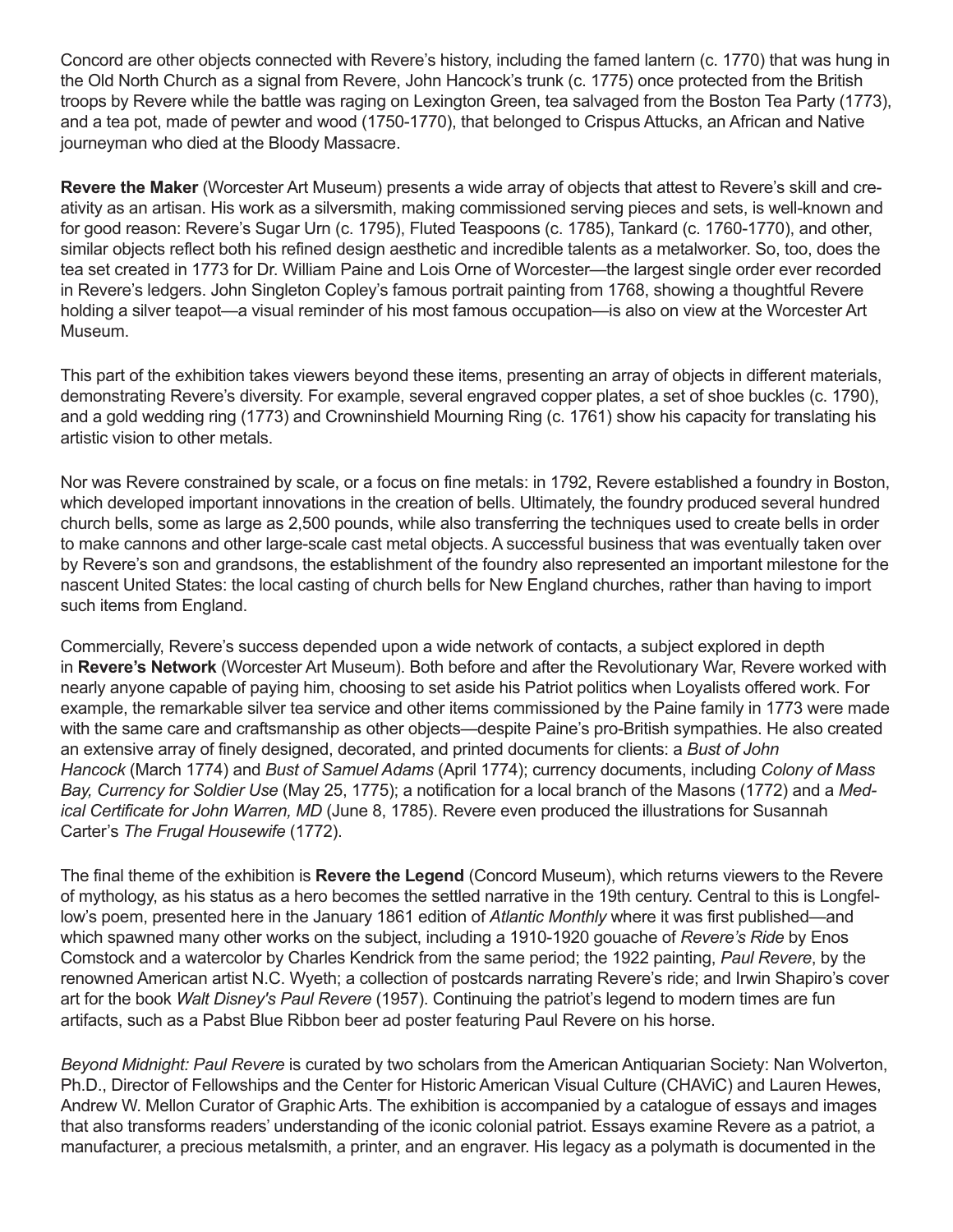book's complete illustrated checklist of the exhibition's artifacts.

This exhibition is organized by the American Antiquarian Society with generous support from CHAViC, Center for Historic American Visual Culture, AAS; Henry Luce Foundation; and Richard C. von Hess Foundation. Originally presented at the New-york Historical Society from September 6, 2019 through January 12, 2020, the exhibition will conclude its tour at the Crystal Bridges Museum of American Art from July 4 to October 11, 2020.

*Beyond Midnight: Paul Revere* will be accompanied by lectures, workshops, and events at both the Concord Museum and the Worcester Art Museum. Information about these programs can be found at [concordmuseum.org](https://concordmuseum.org/events/revere-show/) and [worcesterart.org.](https://worcesterart.org/exhibitions/paul-revere/)

Support for the presentation of *Beyond Midnight: Paul Revere* at the Concord Museum is provided by Middlesex Savings Bank, Sustaining sponsor, as well as Massachusetts Society of the Cincinnati, Foundation of MetroWest, Freedom's Way, Christie's, William R. Becklean, Elise and Pierce Browne, James R. and Laura M. Burke, and Lisa and George Foote. The official hotel is Revere Hotel Boston Common.

Support for the exhibition at the Worcester Art Museum is provided by The Berry Group, Jim and Carol Donnelly, and Dr. and Mrs. Glenn A. Meltzer. Sponsorship support is provided by Cole Contracting.

#### **About the Concord Museum**

The Concord Museum educates visitors of all ages about the history of Concord and its continuing influence on American political, literary and cultural life. The Museum's nationally significant collection serves as a catalyst for changing exhibitions, extended classroom learning, dynamic programs and publications relevant to an ever-changing world. Founded in 1886, the Museum is a center of cultural enjoyment for the region and a gateway to the town of Concord for visitors from around the world. The Concord Museum has been continuously accredited by the American Alliance of Museums since 1973.

The Concord Museum, located at 53 Cambridge Turnpike, Concord, MA, is open starting February 14, 2020, 7 days a week, 10 a.m. to 4 p.m. Admission is \$12 for adults, \$10 for Seniors and Students with ID., \$6 for Children (5-17). Children under 5, Museum Members, and Active Military are free. Parking is free. For more information, visit [concordmuseum.org.](https://concordmuseum.org/)

#### **About the Worcester Art Museum**

The Worcester Art Museum creates transformative programs and exhibitions, drawing on its exceptional collection of art. Dating from 3,000 BC to the present, these works provide the foundation for a focus on audience engagement, connecting visitors of all ages and abilities with inspiring art and demonstrating its enduring relevance to daily life. Creative initiatives— including pioneering collaborative programs with local schools, fresh approaches to exhibition design and in-gallery teaching, and a long history of studio class instruction—offer opportunities for diverse audiences to experience art and learn both from and with artists.

Since its founding in 1896, the Worcester Art Museum has assembled a collection of 38,000 objects: from the ancient Near East and Asia, to European and American paintings and sculptures, and continuing with works by contemporary artists from around the world. WAM has a history of making large scale acquisitions, such as its Medieval Chapter House, the Worcester Hunt Mosaic, its 15<sup>th</sup>-century Spanish ceiling, and the Flemish *Last Judgment* tapestry. In 2013, the Museum acquired the John Woodman Higgins Armory Collection, comprising two thousand arms and armor objects. It continues to commission and present new works, such as 2017's installation of the interactive *Reusable Universes* and *Organic Concept* works by Shih Chieh Huang.

The Worcester Art Museum, located at 55 Salisbury Street in Worcester, MA, is open Wednesday through Sunday from 10 a.m. to 4 p.m.; and the third Thursday of every month from 10 a.m. to 8 p.m. Admission is \$18 for adults, \$8 for children 4-17, \$14 for seniors 65+ and for college students with ID. Admission is free for Museum Members and children under age four. On the first Sunday of each month, admission is free for everyone. Museum parking is free. For more information, visit [worcesterart.org.](https://www.worcesterart.org/)